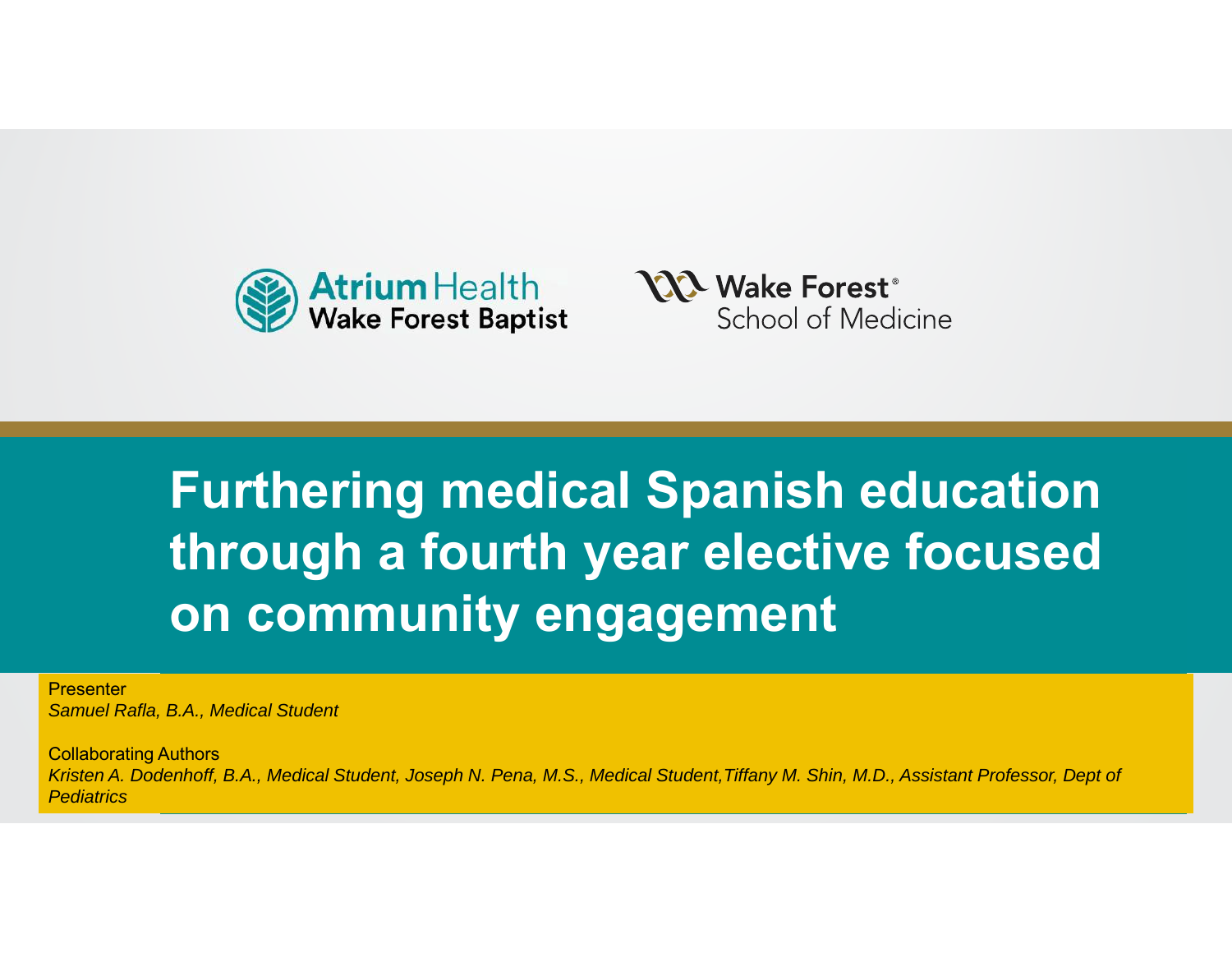## Problem Statement

• Lack of physician-patient language concordance is an important source of health disparities among Latino patients, highlighting the need to incorporate medical Spanish training in undergraduate medical education.1



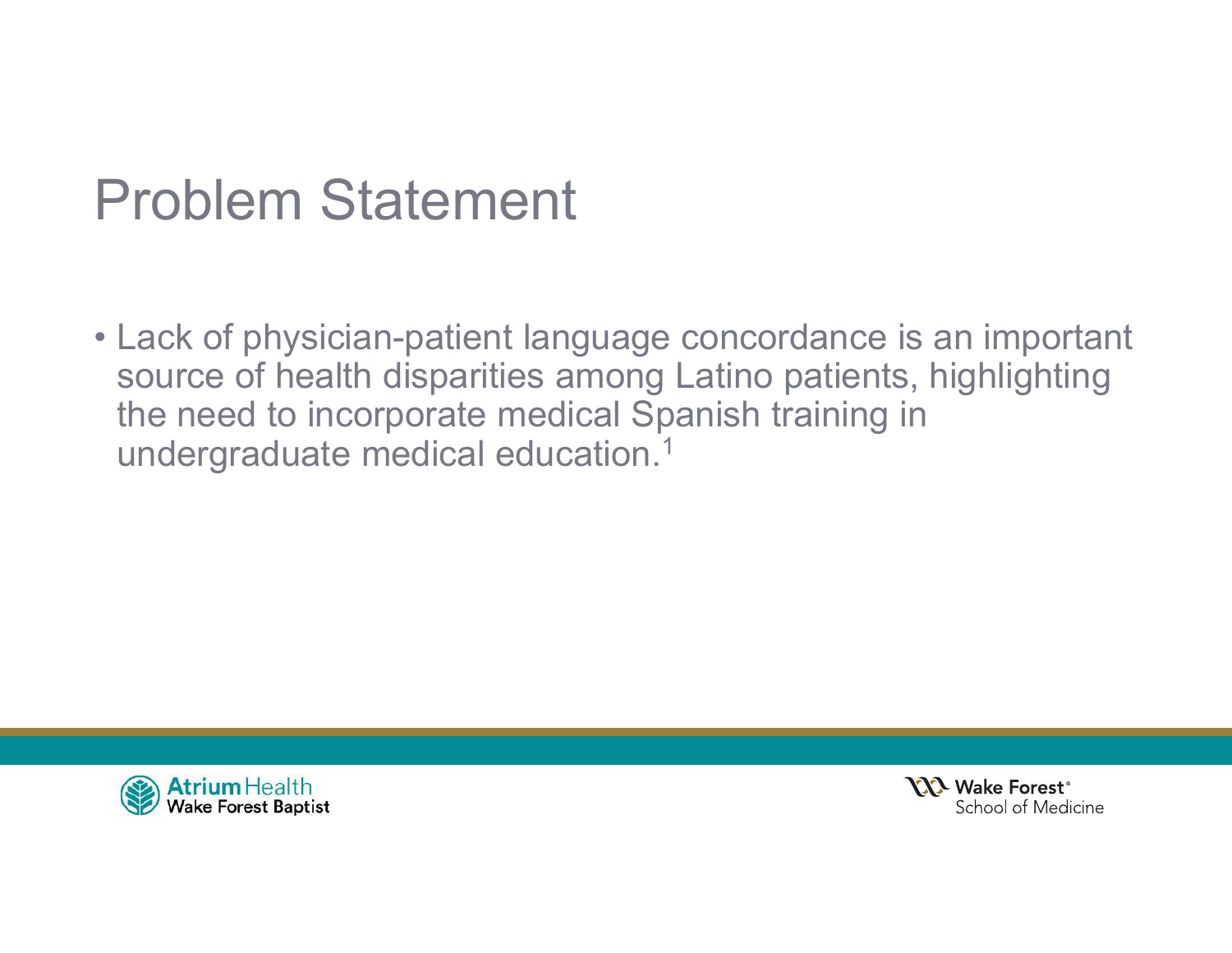# Study Design

- In November 2021 through January 2022, a fourth year special elective rotation focused on patient care in Spanish was created and piloted by two fourth year medical students. In academic year 2022-2023, fourth year students in the MAESTRO program are given the opportunity to complete this special elective.
- Components include: time working in a community clinic, shadowing hospital interpreters, and dedicated time with a Spanish-speaking clinician in the student's specialty of choice.
- Completion of durable work product: op-ed or informational patient materials and a brief reflection on lessons learned during the rotation.



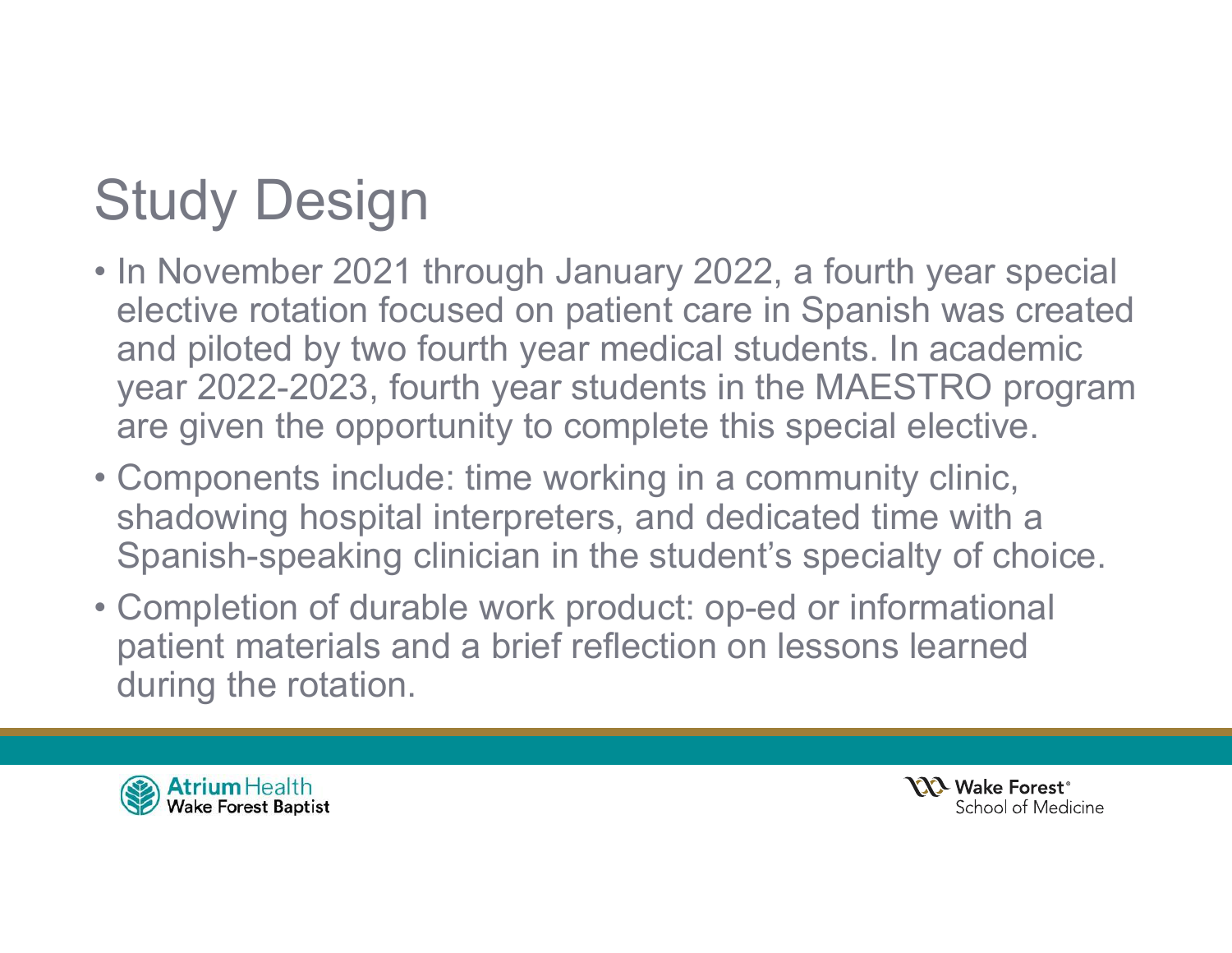## Evaluation Plan & Conclusion

- *Results or Evaluation plan:* Students who participate in the elective will be asked to complete pre and post course surveys looking at knowledge, attitudes, and skills in medical Spanish and care of Spanish-speaking patients.
- *Summary:* We anticipate that most students will find this experience to be a meaningful educational tool in their medical Spanish training and expect that the surveys administered will reflect increased knowledge and skills in medical Spanish.



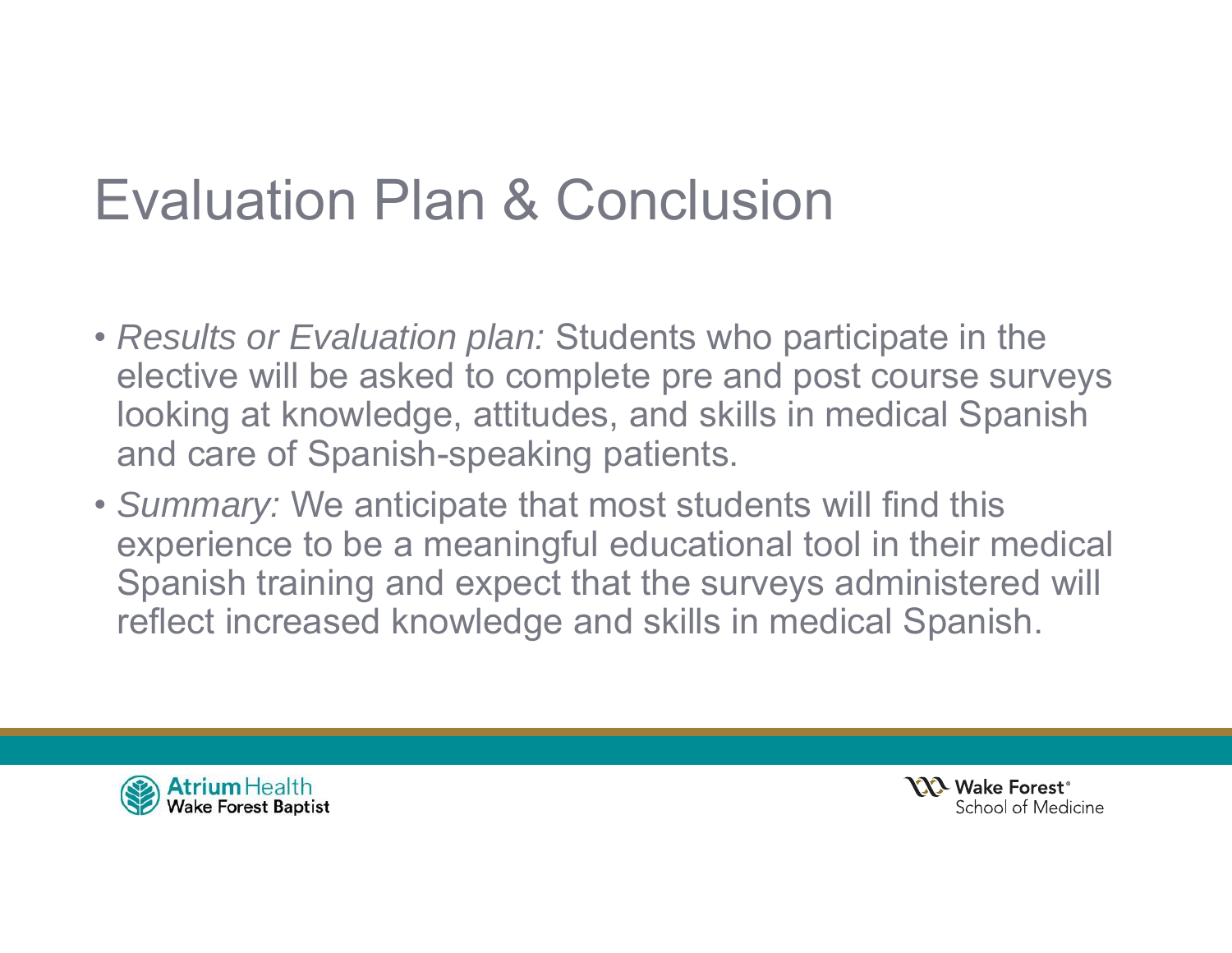## Questions for Discussion

- *Are pre and post surveys 4 weeks apart sufficient? Would repeated measurements to observe a sustained effect be helpful and/or meaningful?*
- *Qualitative data in the form of end of rotation reflections will also be collected. Any suggestions for how to best analyze this data?*